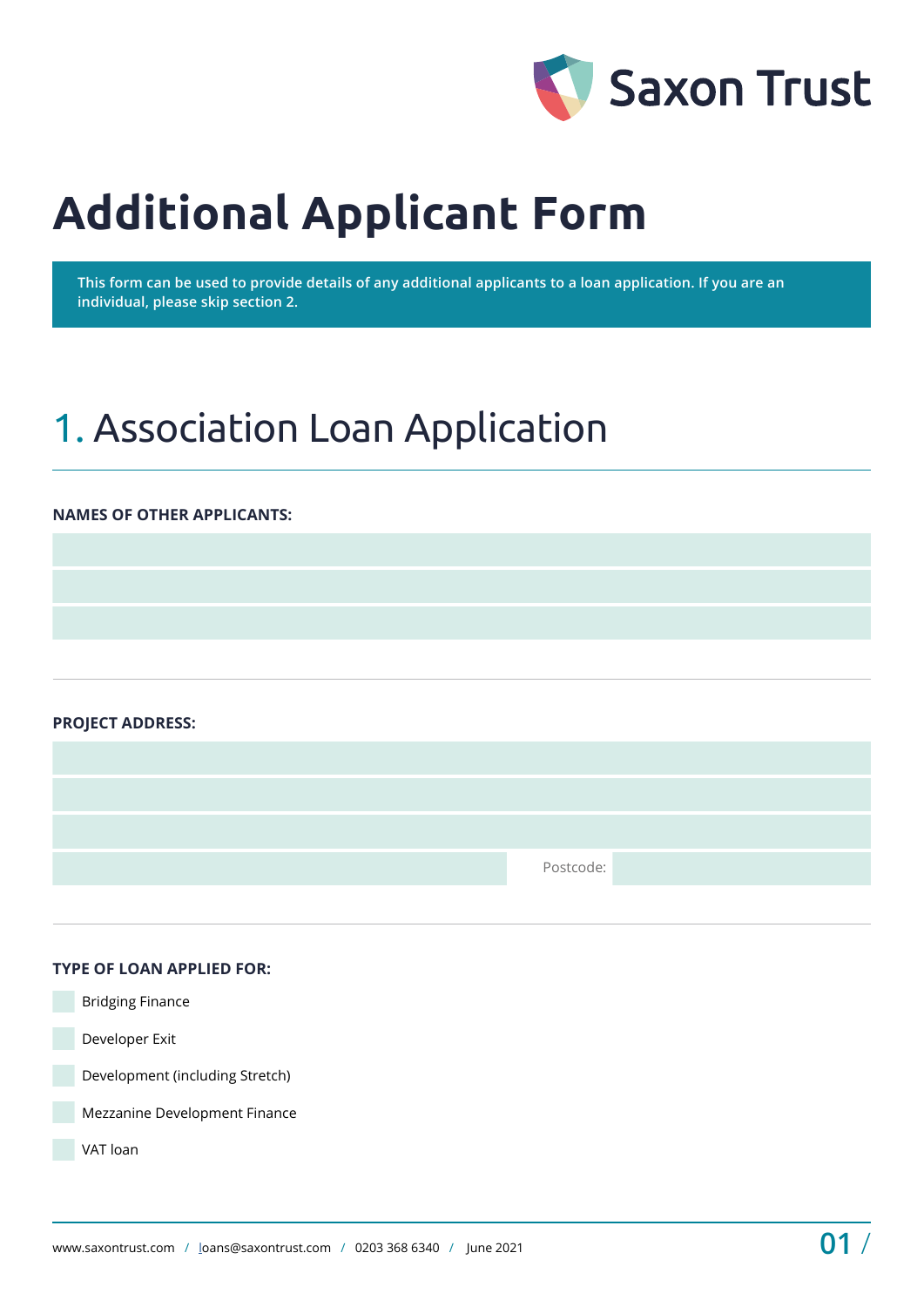# 2. Corporate borrower



**Skip this section if you are not a corporate borrower.**

## **COMPANY DETAILS**

#### **REGISTERED DETAILS**

| Company or trust name:       |                                                                                                    |     |     |
|------------------------------|----------------------------------------------------------------------------------------------------|-----|-----|
| Company registration number: |                                                                                                    |     |     |
| Country of incorporation:    | Date of incorporation:                                                                             |     |     |
| Registered office address:   |                                                                                                    |     |     |
|                              |                                                                                                    |     |     |
|                              | Has the company ever been the subject of any CCJ, or receivership, bankruptcy or winding up order? | Yes | No. |
| If yes, provide details:     |                                                                                                    |     |     |

| <b>COMPANY CONTACT</b> |  |  |
|------------------------|--|--|
| Name:                  |  |  |
| Phone:                 |  |  |
| Email:                 |  |  |

## **COMPANY APPLICANTS**

#### **LIST OF APPLICANTS**

*Saxon Trust requires that each director AND each shareholder with at least a 20% shareholding complete an applicant details section (section 3) and sign an applicant declaration (section 5).*

| Name | Shareholding (%) | Domicile |
|------|------------------|----------|
|      |                  |          |
|      |                  |          |
|      |                  |          |
|      |                  |          |
|      |                  |          |
|      |                  |          |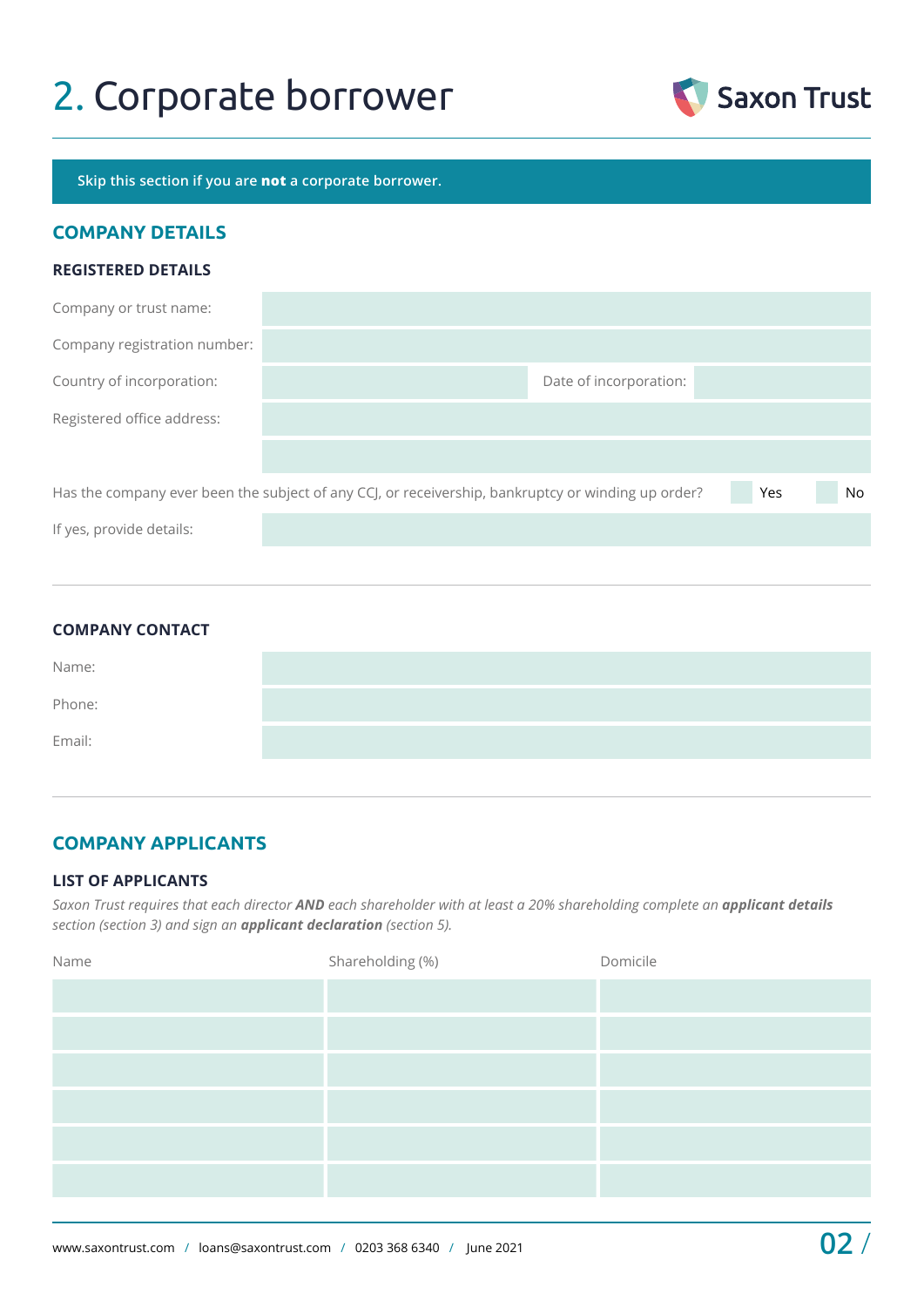# 3. Applicant details PART 1



**Each applicant must fill out a copy of this applicant details section, and sign an applicant declaration (section 5). Complete an additional applicants form if you have more than 2 applicants. We will require the details of all directors of a corporate applicant and any 20%+ shareholders.**

## **IDENTITY (APPLICANT 1) IDENTITY (APPLICANT 2)**

#### **PERSONAL DETAILS**

#### **PERSONAL DETAILS**

| Title:            | First name: | Title:            | First name: |
|-------------------|-------------|-------------------|-------------|
| Last name:        |             | Last name:        |             |
| Middle names:     |             | Middle names:     |             |
| Date of birth:    |             | Date of birth:    |             |
| Country of birth: |             | Country of birth: |             |
| Nationality:      |             | Nationality:      |             |
| Marital status:   |             | Marital status:   |             |

### **CONTACT DETAILS**

| Primary phone:   |  |
|------------------|--|
| Secondary phone: |  |
| Email:           |  |

#### **RESIDENCY**

Do you have a permanent right to reside in the UK?

Yes No

Years resided in UK:

*If you don't have a permanent right to reside in the UK, we'll require additional information.* 

### **CONTACT DETAILS**

| Primary phone:   |  |
|------------------|--|
| Secondary phone: |  |
| Email:           |  |

#### **RESIDENCY**

Do you have a permanent right to reside in the UK?

| Yes                  | Nο |  |
|----------------------|----|--|
| Years resided in UK: |    |  |

*If you don't have a permanent right to reside in the UK, we'll require additional information.* 

# **ADDRESS (APPLICANT 1) ADDRESS (APPLICANT 2)**

#### **CURRENT ADDRESS**

### **CURRENT ADDRESS**

| Address:            |        |                | Address:            |        |                |
|---------------------|--------|----------------|---------------------|--------|----------------|
|                     |        |                |                     |        |                |
| Postcode:           |        |                | Postcode:           |        |                |
| Address since:      |        |                | Address since:      |        |                |
| Residential status: |        |                | Residential status: |        |                |
| Owner               | Tenant | With relatives | Owner               | Tenant | With relatives |
| Other:              |        |                | Other:              |        |                |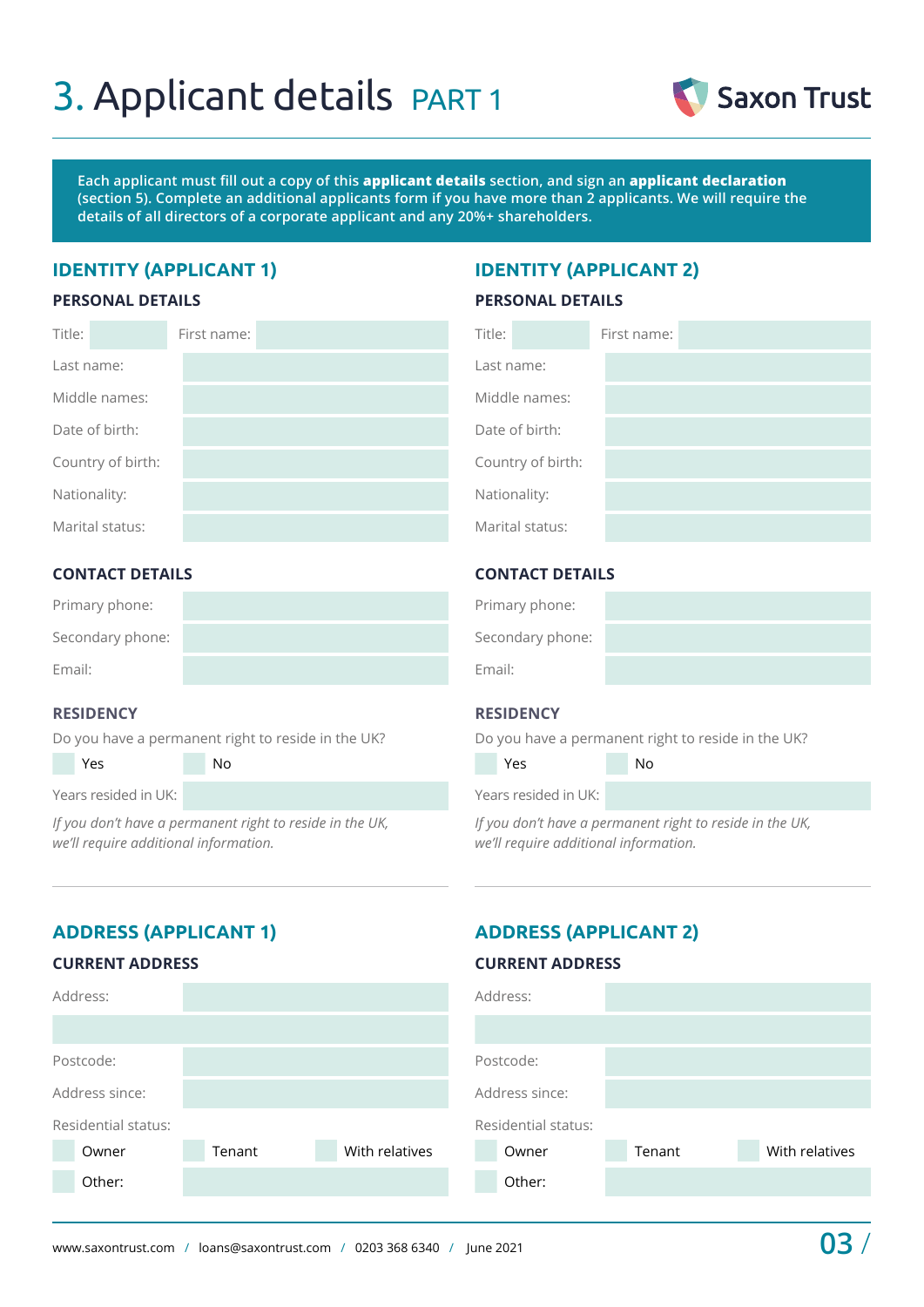# 3. Applicant details PART 2



# **(APPLICANT 1) (APPLICANT 2)**

#### **HOME OWNERSHIP**

*Skip this section if you do not own your current residential address.*

Home value:

Outstanding mortgage:

## **PREVIOUS ADDRESS**

| (If within the last 3 years) |     |  |
|------------------------------|-----|--|
| Address:                     |     |  |
|                              |     |  |
|                              |     |  |
| Postcode:                    |     |  |
| Address from:                | to: |  |
|                              |     |  |

### **NEXT PREVIOUS ADDRESS**

*(If within the last 3 years)*

| Address:      |     |  |
|---------------|-----|--|
|               |     |  |
| Postcode:     |     |  |
| Address from: | to: |  |

#### **HOME OWNERSHIP**

*Skip this section if you do not own your current residential address.*

Home value:

Outstanding mortgage:

### **PREVIOUS ADDRESS**

| (If within the last 3 years) |     |  |
|------------------------------|-----|--|
| Address:                     |     |  |
|                              |     |  |
| Postcode:                    |     |  |
| Address from:                | to: |  |
| .                            |     |  |

#### **NEXT PREVIOUS ADDRESS**

|  | (If within the last 3 years) |  |
|--|------------------------------|--|
|  |                              |  |

**SOURCE OF INCOME** 

**Employment income**

**Self-employed income**

Name of employer:

Current salary:

Employed since:

Job title:

| Address:      |     |  |
|---------------|-----|--|
|               |     |  |
| Postcode:     |     |  |
| Address from: | to: |  |
|               |     |  |

*Please complete any relevant income section below*

## **PERSONAL FINANCES AND CREDIT PERSONAL FINANCES AND CREDIT**

#### **SOURCE OF INCOME**

*Please complete any relevant income section below*

### **Employment income**

| Name of employer: |  |
|-------------------|--|
| Current salary:   |  |
| Job title:        |  |
| Employed since:   |  |

### **Self-employed income**

| Business name:       | Business name:       |
|----------------------|----------------------|
| Profession:          | Profession:          |
| Job title:           | Job title:           |
| Self-employed since: | Self-employed since: |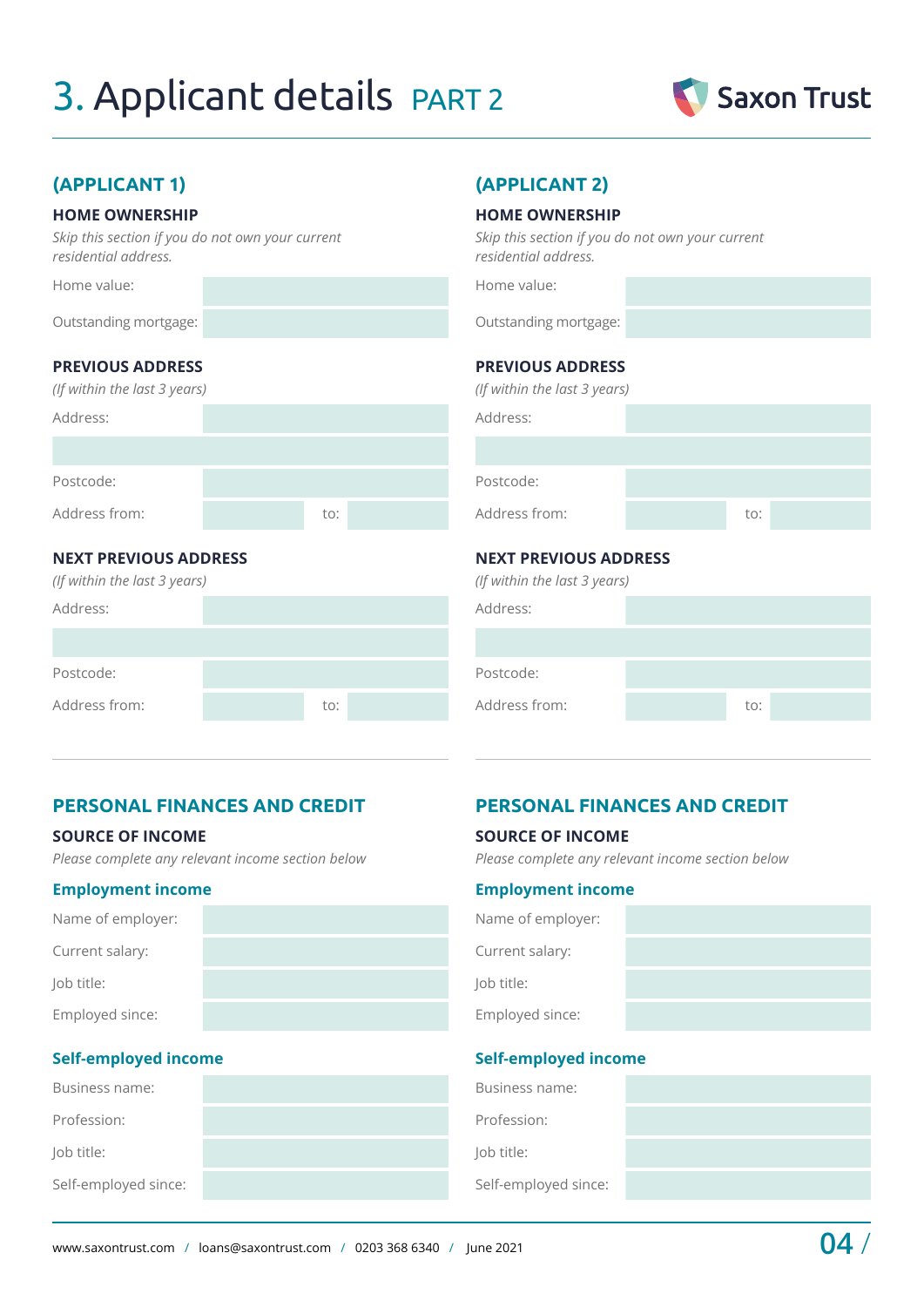# 3. Applicant details PART 3



| (APPLICANT 1)                                        | (APPLICANT 2)                                        |
|------------------------------------------------------|------------------------------------------------------|
| Last year's profit:                                  | Last year's profit:                                  |
| <b>Other income</b>                                  | <b>Other income</b>                                  |
| Income amount:                                       | Income amount:                                       |
| Source of income:                                    | Source of income:                                    |
| <b>Total income:</b>                                 | <b>Total income:</b>                                 |
| <b>CREDIT QUESTIONS</b>                              | <b>CREDIT QUESTIONS</b>                              |
| Please indicate below if you have ever:              | Please indicate below if you have ever:              |
| Been refused a mortgage on any of the properties     | Been refused a mortgage on any of the properties     |
| being provided as security                           | being provided as security                           |
| Yes                                                  | Yes                                                  |
| No                                                   | <b>No</b>                                            |
| Been declared bankrupt or entered into an individual | Been declared bankrupt or entered into an individual |
| voluntary arrangement                                | voluntary arrangement                                |
| Yes                                                  | Yes                                                  |
| <b>No</b>                                            | <b>No</b>                                            |
| Had a court judgment (including a CCJ) entered       | Had a court judgment (including a CCJ) entered       |
| against you                                          | against you                                          |
| No                                                   | No                                                   |
| Yes                                                  | Yes                                                  |
| Been an officer of a company in which a receiver or  | Been an officer of a company in which a receiver or  |
| liquidator has been appointed                        | liquidator has been appointed                        |
| No                                                   | No                                                   |
| Yes                                                  | Yes                                                  |
| Been convicted of a criminal offence (other than     | Been convicted of a criminal offence (other than     |
| motoring offences)                                   | motoring offences)                                   |
| Yes                                                  | Yes                                                  |
| No                                                   | No                                                   |

Missed any secured loan/mortgage payments in the last 36 months

Yes No

Missed any secured loan/mortgage payments

in the last 36 months

Yes No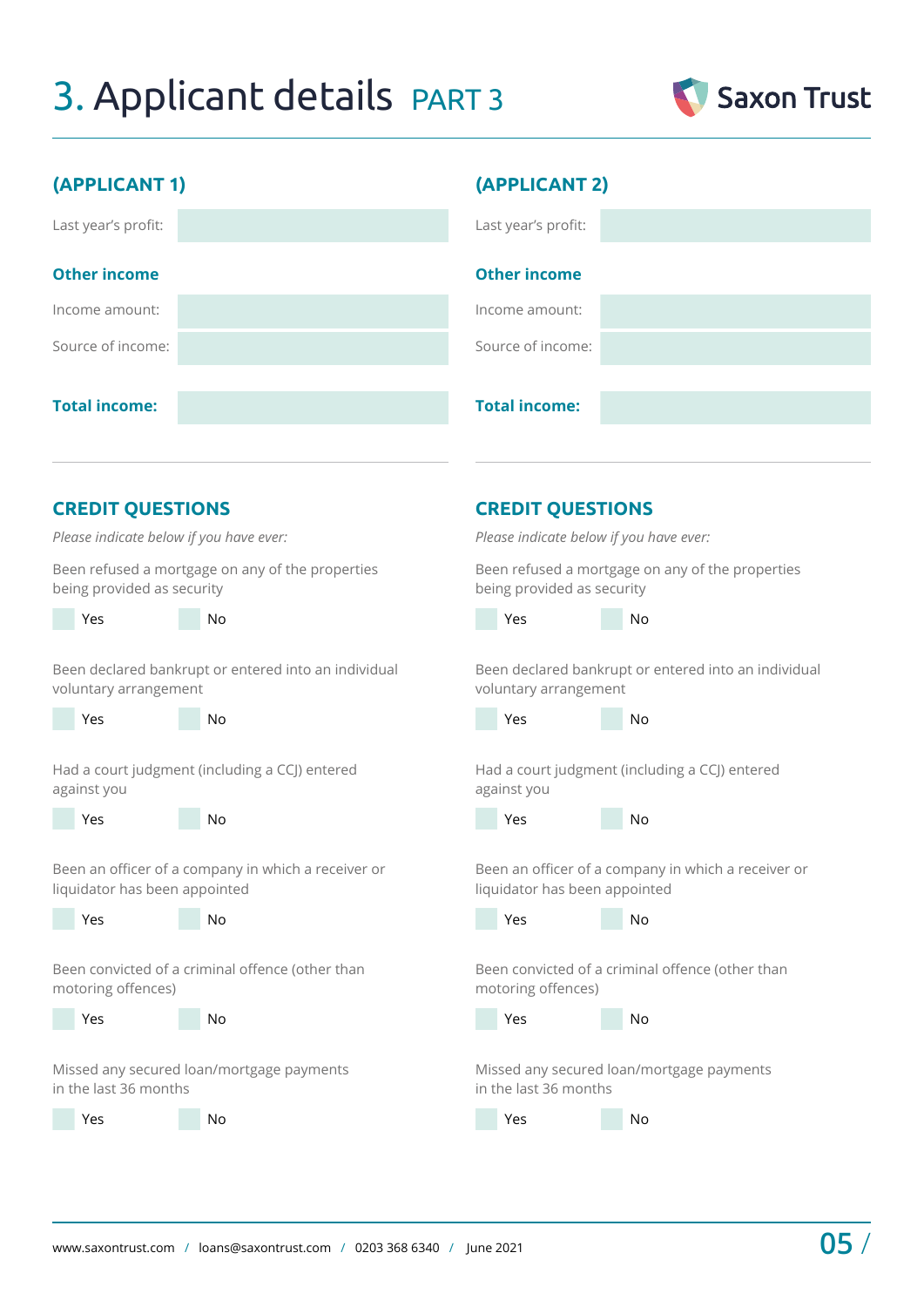# 4. Additional information



**Please provide any additional information which you feel will assist your loan application. Providing more detail will speed up the processing of your loan.**

#### **USEFUL ATTACHMENTS ADDITIONAL FORMS**

Please send in the format you have:

- Details or sales particulars for the security (if applicable).
- Details of any existing planning permissions or consents.
- $\sum$  Schedule of works or building plans.
- Any valuations or other information you hold which may assist us.

**If you have answered YES to any of the credit questions in section 3, please provide further information and explanation, including any evidence or documents where necessary**

We require some additional forms as set out below. Reference to an applicant is to any individual borrower as well as all directors of a corporate borrower.

#### **Past experience**

For each applicant, we will require a **Borrower Experience Form** to be completed and attached to this application

Please confirm the number of forms attached

#### **Net Asset statements**

For each applicant, we will require a **Net Asset Statement** to be completed and attached to this application

Please confirm the number of forms attached

# **ADDITIONAL INFORMATION AND ATTACHMENTS**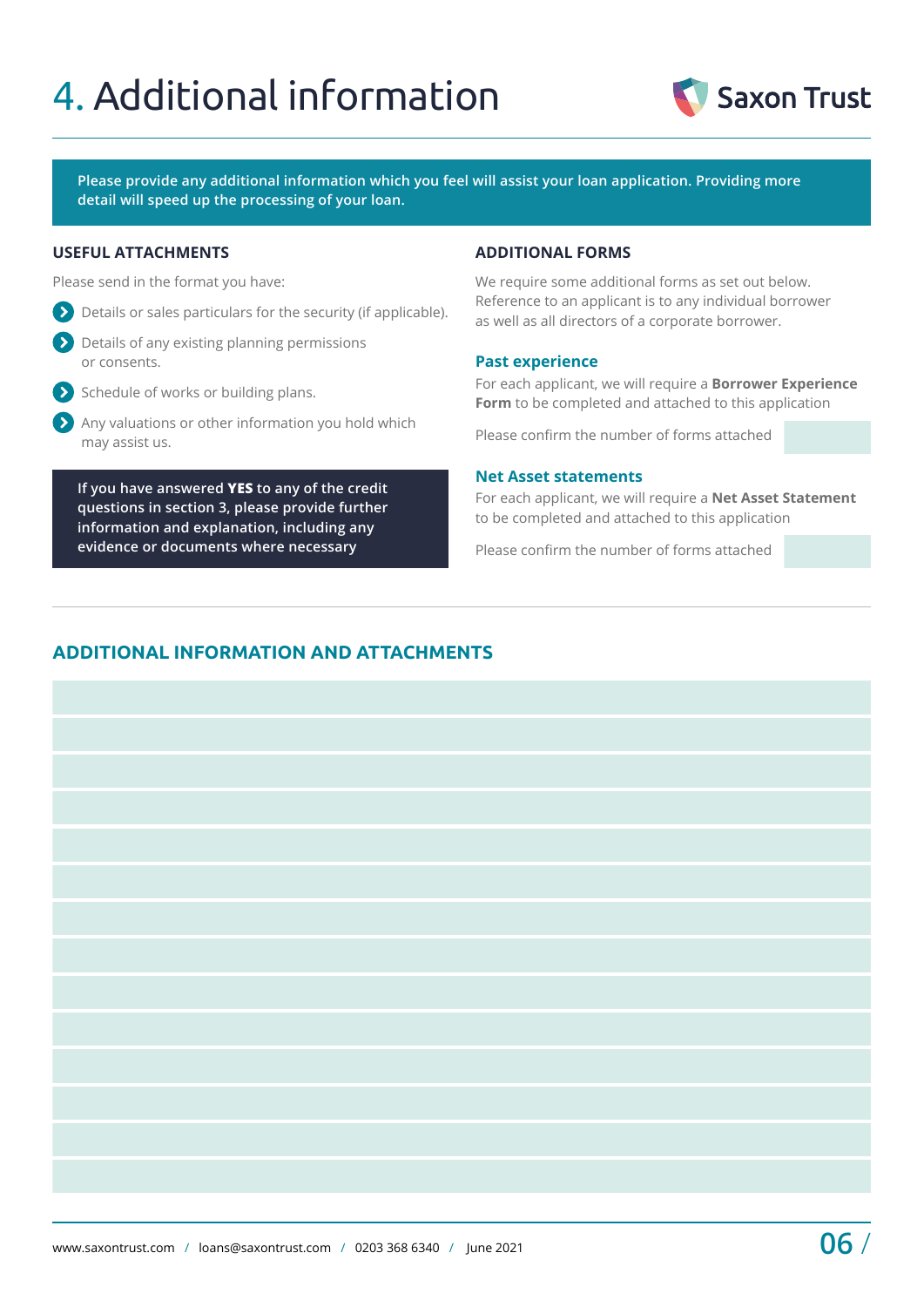# 5. Applicant declaration

Saxon Trust Ltd, trading as Saxon Trust, and its group companies, affiliates, their successors and assigns ('Saxon Trust'), will assess the information you have provided in your application and supporting documentation in order to decide whether or not to provide you with a loan. Even if Saxon Trust issues an offer letter to you, we have the right at any time before any loan completes to withdraw, revise or cancel our offer.

### **ENSURE ALL APPLICATION DETAILS ARE ACCURATE**

It is important that you ensure that the information you have provided in your application and supporting documentation is correct. It is a criminal offence to knowingly or recklessly give false, inaccurate or misleading information when applying for a loan. If you have provided such information, you may be reported to the police and prosecuted.

If false or inaccurate information is provided and fraud is identified, details may also be passed to fraud prevention agencies (FPAs) to prevent fraud and money laundering.

# **READ THE DECLARATIONS CAREFULLY**

For your own benefit and protection, you should read the following declarations carefully and ensure you understand them. If there is anything you do not understand and require explaining, please discuss this with your financial adviser and/or legal advisor before signing below.

# **DECLARATION – PART 1**

#### **BY SIGNING THIS APPLICATION, YOU, THE UNDERSIGNED:**

- **1.** Agree that you have read and understood the Lending Privacy Notice at [www.saxontrust.com/privacy](http://www.saxontrust.com/privacy)
- **2.** Agree to notify Saxon Trust of any changes which have, or are likely to have an effect on the continuing accuracy of the information in this application and supporting documentation which may affect our willingness to provide you with a loan.
- **3.** Agree that any solicitor acting for you may disclose to us any information or documentation that we ask for about the transaction or property which is the subject of this application and you waive any duty of confidentiality or privilege which may otherwise exist in relation to this loan transaction.
- **4.** Agree that Saxon Trust and organisations with which Saxon Trust are affiliated or represented, that at any time provides or has any interest or prospective interest in this

application may:

- (a) Provide information to a mortgage insurer to assess the risk of providing mortgage insurance or to assess the risk of default.
- (b) Seek from and use or give to another credit provider (including without limitation any other credit provider who has lent money on the same security) any information about your creditworthiness, credit standing, credit history or credit capacity. In particular, we may provide a credit opinion in relation to you.
- (c) Provide any information contained in this application (and all information associated with this application) to any originator, finance consultant, financier, accountant, credit reference agency (CRA), FPA, lawyer or third party involved with the prospective finance to be provided to you or as deemed appropriate by Saxon Trust (in its sole discretion).
- (d) Disclose any report or personal information about you to any organisation which may be required in relation to any form of securitisation of any finance, sale of notes or other form of transfer of the finance which may be provided.
- (e) Provide information to guarantors, any person who proposes to guarantee or has guaranteed repayment of any credit provided to you.
- **5.** You acknowledge and understand that any telephone calls and emails relating to your application or loan may be recorded and monitored for security, quality and/or training purposes.

 We will make checks such as assessing this application for credit, and verifying identities to detect and prevent crime and money laundering. Saxon Trust may also register information about you and the conduct of your account with CRAs and FPAs and make periodic searches at CRAs and FPAs to manage your account with us.

- **6.** If you are making a joint application or tell us that you have a spouse or financial associate, we will link your records together so you must be sure that you have their agreement to disclose information about them. CRAs also link your records together and these links will remain on your and their files until such time as you or your partner successfully files for a disassociation with the CRAs to break that link.
- **7.** Information on this application will be sent to CRAs and will be recorded by them. Where you borrow from Saxon Trust, we will give details of your accounts and how you manage it/them to CRAs and to other third parties including other lenders. If you borrow and do not repay